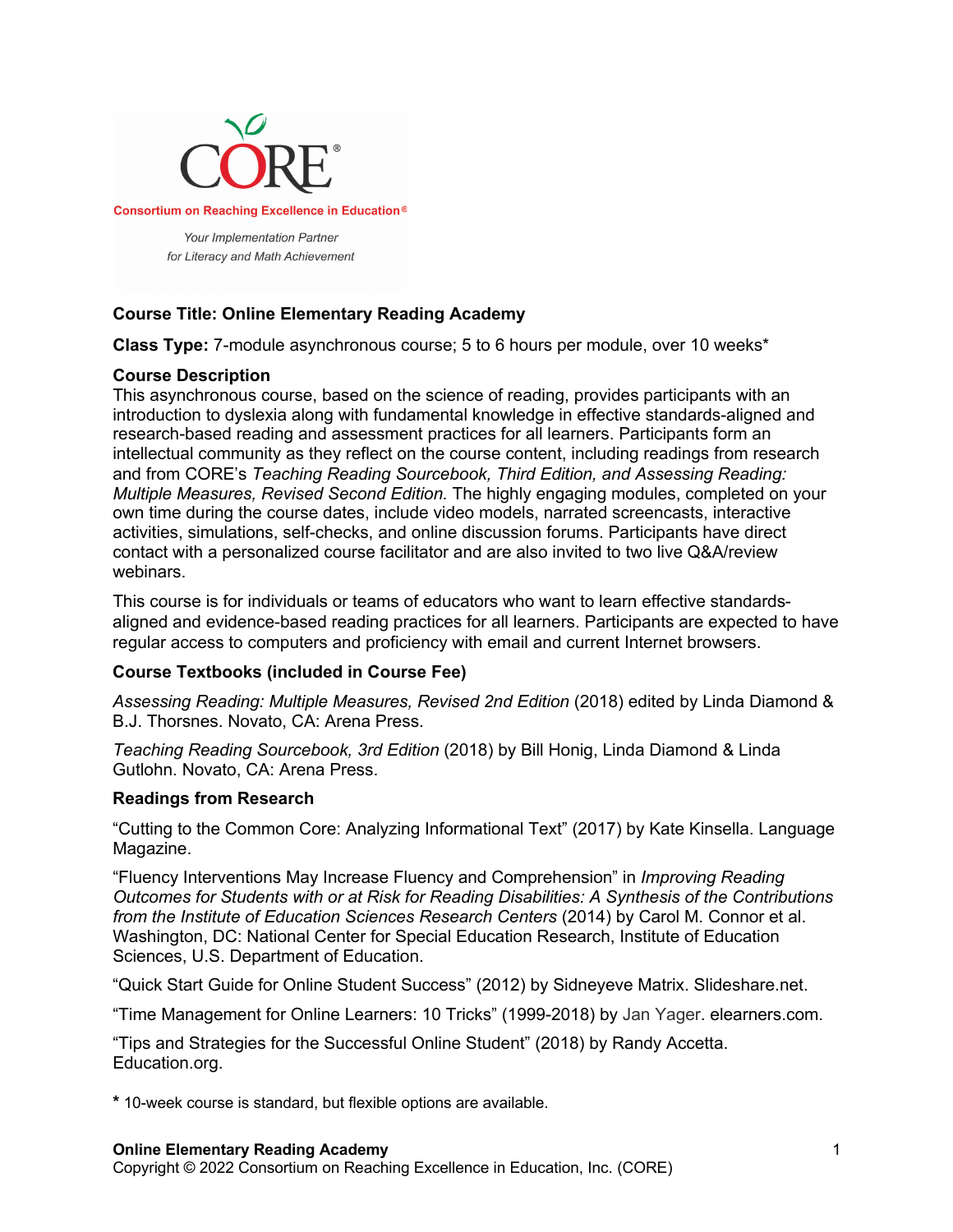## **Learning Outcomes**

At the conclusion of this course, participants will be able to:

- 1. Identify the five essential components of evidence-based reading instruction.
- 2. Understand the definition of dyslexia, common warning signs by grade level, and evidencebased instructional practices and accommodations to meet the educational needs of students with dyslexia.
- 3. Describe how to provide explicit instruction in phonological and phonemic awareness.
- 4. Identify how instruction in phonics and irregular word reading contributes to automatic word reading.
- 5. Explain how to provide explicit instruction in multisyllabic word reading.
- 6. Describe the relationship between reading fluency and text comprehension.
- 7. Understand the importance of vocabulary knowledge to reading comprehension
- 8. Understand the factors that contribute to and affect reading comprehension.
- 9. Learn the structures of literary and informational text and how to use that knowledge to improve comprehension.
- 10. Become familiar with the content and administration of assessments in phonological awareness, decoding and word attack, fluency, vocabulary, and comprehension.
- 11. Understand how to use reading assessments as a basis for instructional decision making.

## **Teaching/Learning Strategies**

- Reading from course textbooks
- Watching video clips and narrated screencasts
- Completing interactive learning activities with built in feedback
- Completing self-check exercises with immediate feedback
- Participating in weekly online discussions with peers
- Participating in synchronous webinars
- Collaborating on activities
- Conferencing with instructors
- Role playing/simulation

For each module, participants will complete interactive activities, view and reflect on video lessons and screencasts, and read and discuss articles and textbook selections. Participants will form an intellectual community as they collaborate on a range of new ideas and consider the implications of these new ideas for their practice as educators.

## **Required Readings**

Each module contains several required readings along with required learning activities. Specific readings are listed in the table below. During each module, participants will read sections of the *Teaching Reading Sourcebook, 3rd Edition*, and watch accompanying video clips and screencasts that demonstrate selected lesson models and strategies highlighted in the text. Participants will also complete interactive activities to help apply what they are learning.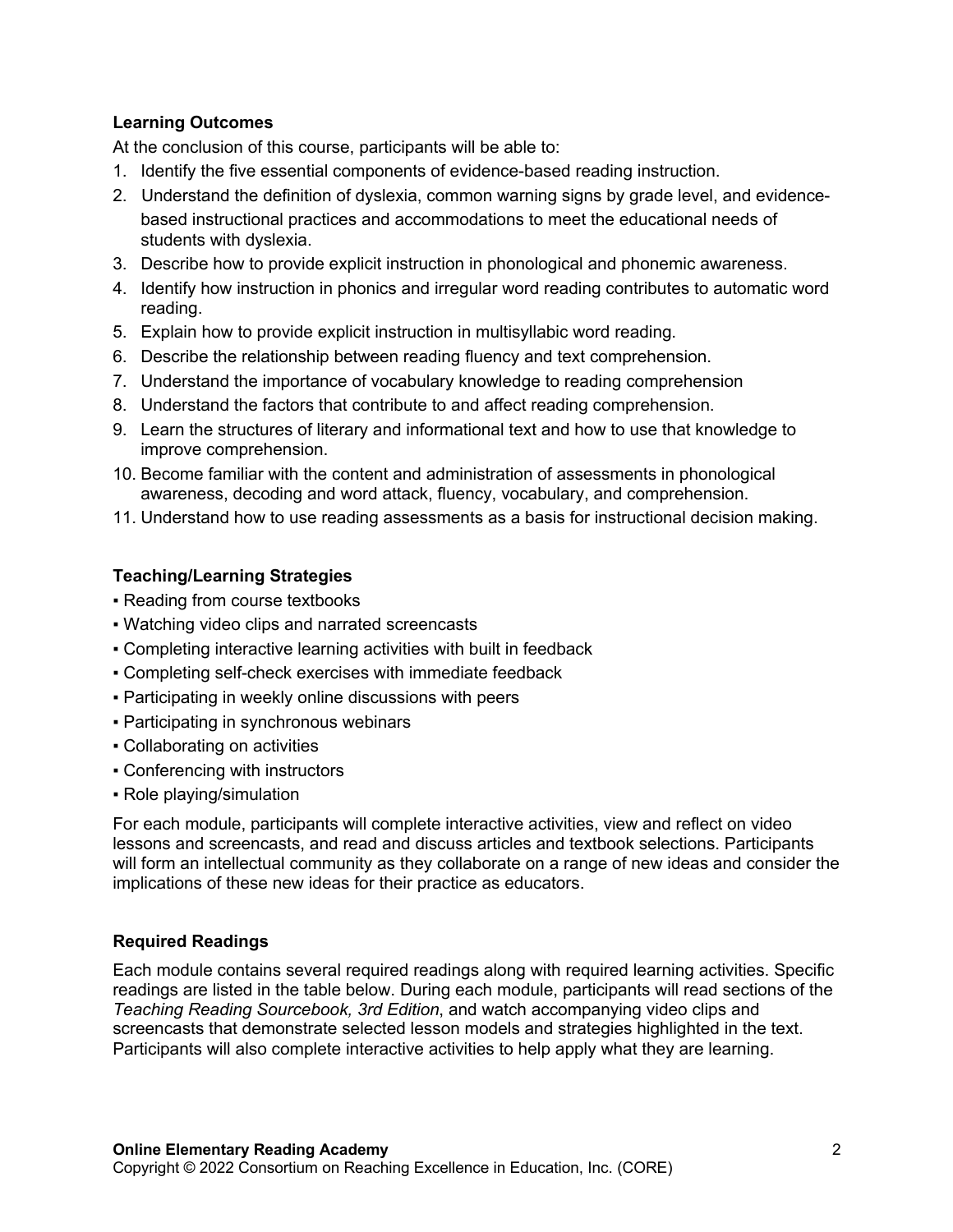## **ORIENTATION MODULE**

| The Orientation module is designed to help you get to know (or review) some basics about online<br>learning in general and this course in particular. You will learn about the benefits of online learning<br>and strategies for a successful experience in an online course. You will read about and watch a<br>video introducing you to CORE and the professional services CORE offers. You will receive an<br>overview of the reading research, explore how the brain learns to read, and discuss the nature of<br>reading difficulties. You will also learn the definition of dyslexia, myths and misconceptions<br>surrounding dyslexia, common warning signs by grade level, and ideas for providing<br>accommodations. |                                                                                |  |  |  |
|-------------------------------------------------------------------------------------------------------------------------------------------------------------------------------------------------------------------------------------------------------------------------------------------------------------------------------------------------------------------------------------------------------------------------------------------------------------------------------------------------------------------------------------------------------------------------------------------------------------------------------------------------------------------------------------------------------------------------------|--------------------------------------------------------------------------------|--|--|--|
| <b>Required Readings</b>                                                                                                                                                                                                                                                                                                                                                                                                                                                                                                                                                                                                                                                                                                      | <b>Assignments</b>                                                             |  |  |  |
| <b>Readings from Research</b><br>"Quick Start Guide for Online Student                                                                                                                                                                                                                                                                                                                                                                                                                                                                                                                                                                                                                                                        | Complete the required readings<br>and watch the video clips for this<br>module |  |  |  |
| Success" (2012) by Sidneyeve Matrix.<br>п<br>"Tips and Strategies for the Successful                                                                                                                                                                                                                                                                                                                                                                                                                                                                                                                                                                                                                                          | ш<br>Watch the CORE dyslexia webinar                                           |  |  |  |
| Online Student" (2018) by Randy Accetta.                                                                                                                                                                                                                                                                                                                                                                                                                                                                                                                                                                                                                                                                                      | ш<br>Explore the course environment                                            |  |  |  |
| п<br>"Time Management for Online Learners"<br>(2018) by Jan Yager.                                                                                                                                                                                                                                                                                                                                                                                                                                                                                                                                                                                                                                                            | ш<br><b>Explore the CORE website</b>                                           |  |  |  |
| "10 Study Tips for Onliine Learners" (2015)<br>п<br>by Christopher Pappas                                                                                                                                                                                                                                                                                                                                                                                                                                                                                                                                                                                                                                                     | ш<br>Post at least two substantive<br>posts to the Orientation                 |  |  |  |
| <b>Teaching Reading Sourcebook</b>                                                                                                                                                                                                                                                                                                                                                                                                                                                                                                                                                                                                                                                                                            | <b>Discussion Forum</b>                                                        |  |  |  |
| About the Teaching Reading Sourcebook, pp.<br>xiv-xv                                                                                                                                                                                                                                                                                                                                                                                                                                                                                                                                                                                                                                                                          | ш<br><b>Complete the Orientation Survey</b>                                    |  |  |  |
| ш<br>About the Common Core State Standards<br>and the Teaching Reading Sourcebook, pp.<br>xvi-xix                                                                                                                                                                                                                                                                                                                                                                                                                                                                                                                                                                                                                             |                                                                                |  |  |  |
| п<br>The Big Picture, pp. 2-18<br>The Reading Deficit<br>The Brain and Reading<br>Scientific Approach to Reading Instruction<br><b>Essential Components of Reading Instruction</b><br><b>Reading Assessment</b><br>Downward Spiral of Reading Failure<br>Academic Language<br>Differentiated Instruction                                                                                                                                                                                                                                                                                                                                                                                                                      |                                                                                |  |  |  |
| Dyslexia<br>Understanding Dyslexia White Paper, pp. 1-3<br>Myths and misconceptions - pdf<br>Warning signs/characteristics - pdf<br>Accommodations and assistive technology -<br>pdf                                                                                                                                                                                                                                                                                                                                                                                                                                                                                                                                          |                                                                                |  |  |  |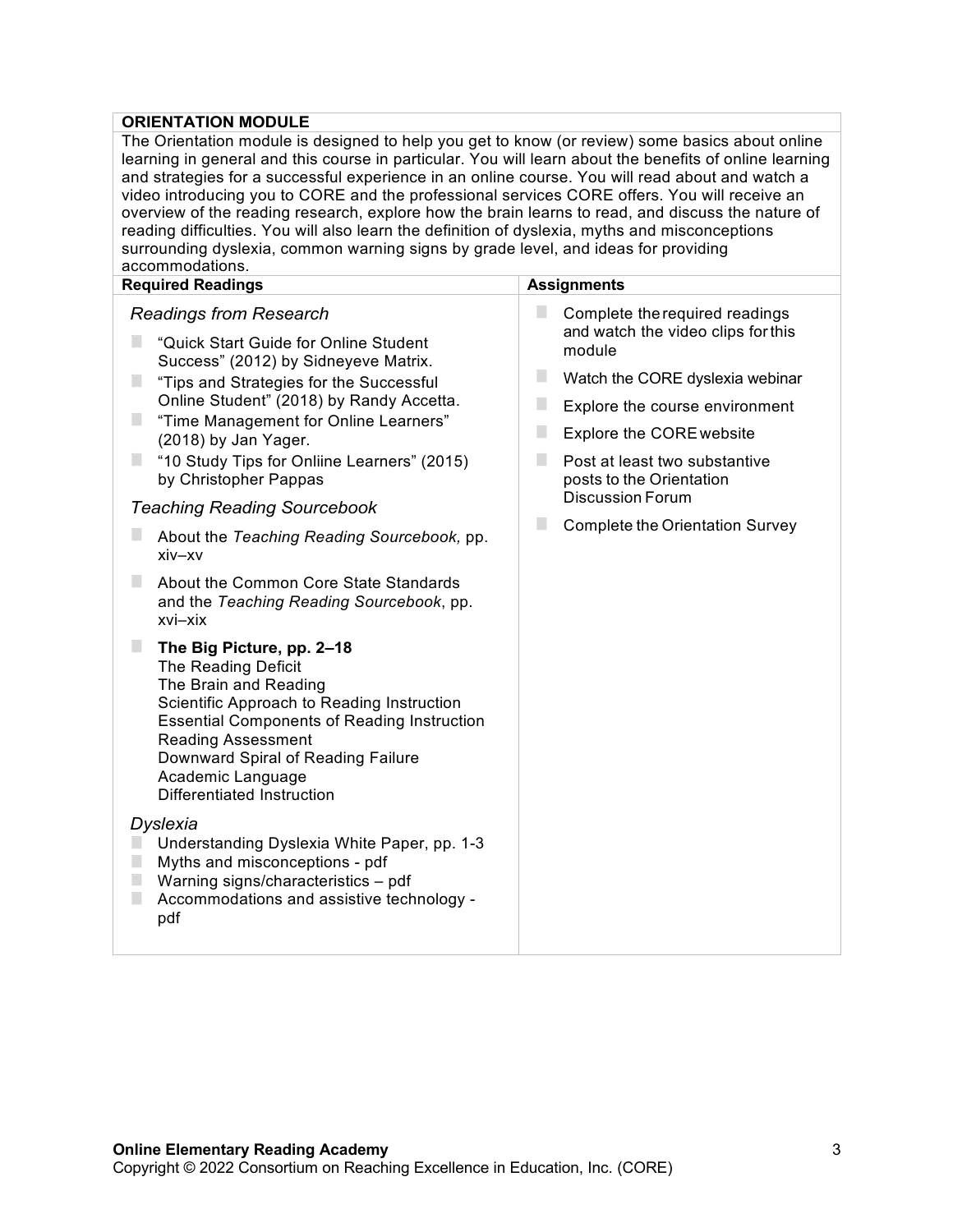## **MODULE 1: WORD STRUCTURE, PRINT AWARENESS, LETTER KNOWLEDGE**

In this module, you will explore the structure of English words (and Spanish, optionally), focusing on recognition of phonemes, voicing, details of articulation, and continuous and stop sounds. You will learn the most common sound/spellings and spelling generalizations. You will investigate print awareness and focus on letter iconicity and the use of letter names to learn sounds. You will then explore the role of letter knowledge in early literacy the role that handwriting plays in early literacy

| <b>Required Readings</b>                                                                                                                                                                                                                                                                                     | <b>Assignments</b>                                                                                                           |  |
|--------------------------------------------------------------------------------------------------------------------------------------------------------------------------------------------------------------------------------------------------------------------------------------------------------------|------------------------------------------------------------------------------------------------------------------------------|--|
| <b>Teaching Reading Sourcebook</b>                                                                                                                                                                                                                                                                           | H.<br>Complete the required readings                                                                                         |  |
| <b>Section I: Word Structure</b>                                                                                                                                                                                                                                                                             | and watch the video clips for this                                                                                           |  |
| Chapter 1: Structure of English                                                                                                                                                                                                                                                                              | module                                                                                                                       |  |
| Phonemes, pp. 22-23<br>Consonant Phoneme Classifications, pp. 24-                                                                                                                                                                                                                                            | Explore the interactives in Activities<br>1 and $3$                                                                          |  |
| 25<br>Vowel Phoneme Classifications, pp. 26-27<br>Sound/Spellings, pp. 28-35<br>Syllables, pp. 36-37<br>Morphemes, pp. 42-47<br>ш                                                                                                                                                                            | Post at least two substantive<br>posts to the Module 1 Discussion<br>Forum using the Discussion<br><b>Board Expectations</b> |  |
| Chapter 2: Structure of Spanish (optional)<br>ш<br>Spanish Letter/Sound System, pp. 50-55<br>ш<br>Spanish Sound/Spelling Sequence, pp. 56-57<br>Spanish Syllable Types & Patterns, pp. 58-59<br>English/Spanish Language Differences, pp.<br>$60 - 61$                                                       | Complete the Module 1 Self-<br>Check                                                                                         |  |
| Spanish/English Cross Language Transfer,<br>pp. 62-63                                                                                                                                                                                                                                                        |                                                                                                                              |  |
| English/Spanish Cognates, pp. 64-66                                                                                                                                                                                                                                                                          |                                                                                                                              |  |
| <b>Section II: Early Literacy</b><br>Introduction, pp. 69-70                                                                                                                                                                                                                                                 |                                                                                                                              |  |
| <b>Chapter 3: Print Awareness</b><br>ш<br>What? Why? When? pp. 72-77<br><b>Elements of Print and Book Awareness</b><br><b>Print Referencing</b><br><b>Examples of Informal Assessment Questions</b><br>$\overline{\phantom{a}}$<br>Print Referencing in Shared Storybook<br>Reading lesson model, pp. 78-82. |                                                                                                                              |  |
| Chapter 4: Letter Knowledge<br>What? Why? pp. 84-93<br>Letter-Name Iconicity<br><b>Letter Characteristics</b><br>Use of Letter Names to Learn Letter Sounds<br>Handwriting                                                                                                                                   |                                                                                                                              |  |
| Chapter 4: Letter Knowledge<br>Handwriting: Uppercase Letter Forms lesson<br>model, pp. 99-102                                                                                                                                                                                                               |                                                                                                                              |  |
| Letter-Sound Strategy lesson model, pp.<br>$110 - 113$                                                                                                                                                                                                                                                       |                                                                                                                              |  |
|                                                                                                                                                                                                                                                                                                              |                                                                                                                              |  |

*Spelling Generalizations - pdf*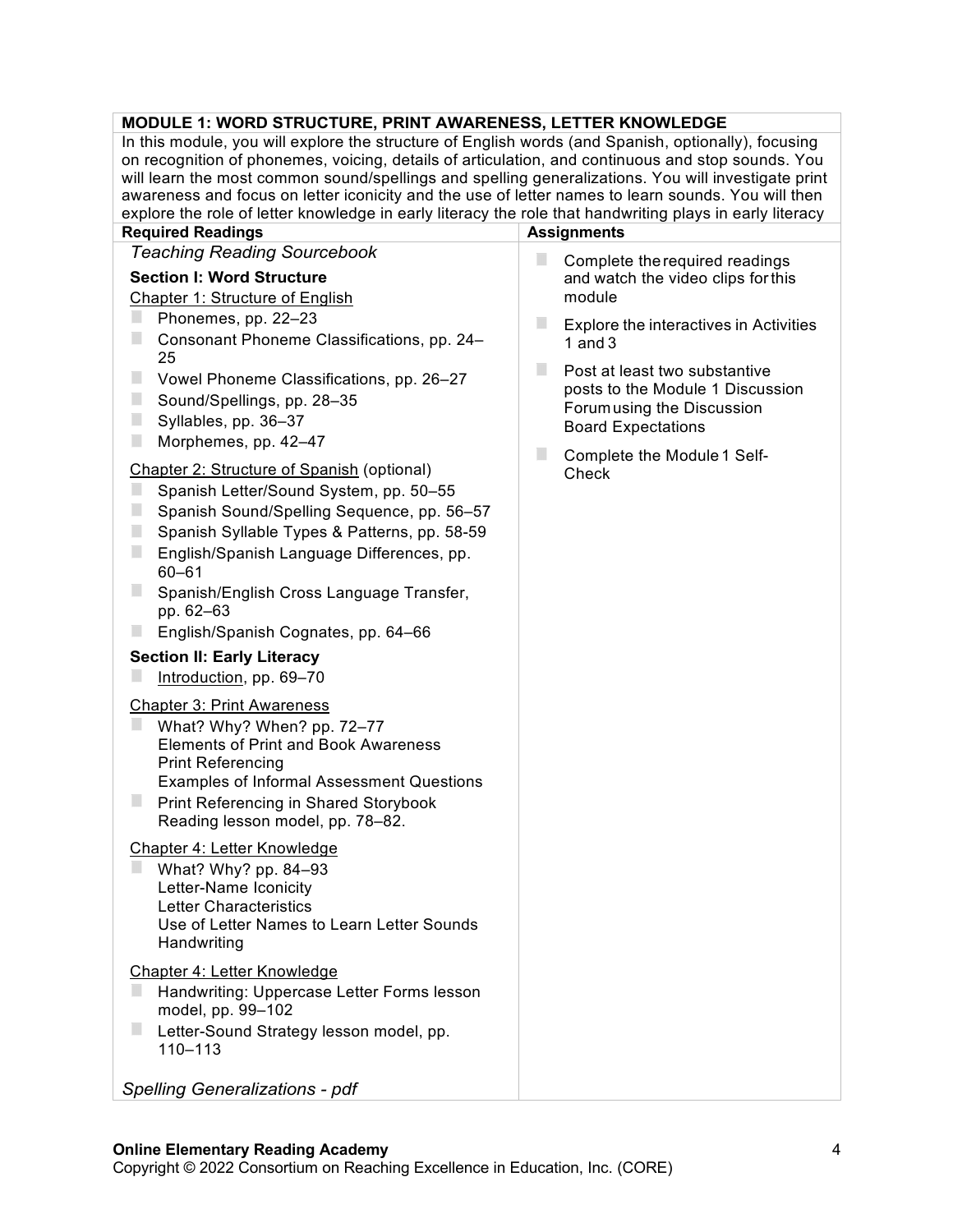#### **MODULE 2: PHONOLOGICAL AWARENESS, EXPLICIT PHONICS INSTRUCTION, IRREGULAR WORD READING**

In this module, you will explore phonological awareness and effective instruction in phonemic awareness. You will study the explanations of how the reading process works and learn more about the concept of automaticity. In the next activity, you'll explore blending and decodable text. You will finish reading the Understanding Dyslexia White Paper and learn how teaching advanced phonemic awareness skills is important for supporting students with word reading difficulties. Finally, you'll begin to consider the strategies used for reading irregular words.

| <b>Required Readings</b>                                                                                                                                                                                                                                                                                                                                                                                                                                                             | <b>Assignments</b>                                                                                                                                                                                                                                                                                                   |
|--------------------------------------------------------------------------------------------------------------------------------------------------------------------------------------------------------------------------------------------------------------------------------------------------------------------------------------------------------------------------------------------------------------------------------------------------------------------------------------|----------------------------------------------------------------------------------------------------------------------------------------------------------------------------------------------------------------------------------------------------------------------------------------------------------------------|
| <b>Teaching Reading Sourcebook</b><br><b>Chapter 5: Phonological Awareness</b><br>Why? When? pp. 122-127<br>What? pp. 116-121<br>Levels of Phonological Awareness<br><b>Effective Phonological Awareness Instruction</b><br>As you explore the Phonological Awareness<br>Skills by Level tables (pp. 118-119), pay<br>special attention to the examples and try to<br>make up some alternate examples for each<br>skill listed.<br>Say-It-and-Move-It lesson model, pp. 154-155<br>u | П<br>Complete the required readings<br>and watch the video clips for this<br>module<br>п<br>Explore the interactive in Activity 1<br>П<br>Post at least two substantive<br>posts to the Module 2 Discussion<br>Forum using the Discussion<br><b>Board Expectations</b><br>I.<br>Complete the Module 2 Self-<br>Check |
| <b>Section III: Decoding and Word Recognition</b><br>Introduction, pp. 161-168<br>The Adams Model of Skilled Reading<br>Ehri's Phases of Word Recognition<br>Development<br>Decoding Is Connected to All Aspects of<br>Reading                                                                                                                                                                                                                                                       |                                                                                                                                                                                                                                                                                                                      |
| Chapter 6: Phonics<br>Systematic and Explicit Phonics Instruction,<br>pp. 170-171<br>Good Phonics Instruction, pp. 174-175<br>Blending Routines, pp. 181-182<br>Decodable Text, pp. 183-185                                                                                                                                                                                                                                                                                          |                                                                                                                                                                                                                                                                                                                      |
| Chapter 7: Irregular Word Reading<br>What? Why? pp. 242-249<br>High-Frequency Irregular Words in Printed<br>Text<br>Most Frequent Words in School and College<br>Text                                                                                                                                                                                                                                                                                                                |                                                                                                                                                                                                                                                                                                                      |
| Understanding Dyslexia White paper, pp. 3-7                                                                                                                                                                                                                                                                                                                                                                                                                                          |                                                                                                                                                                                                                                                                                                                      |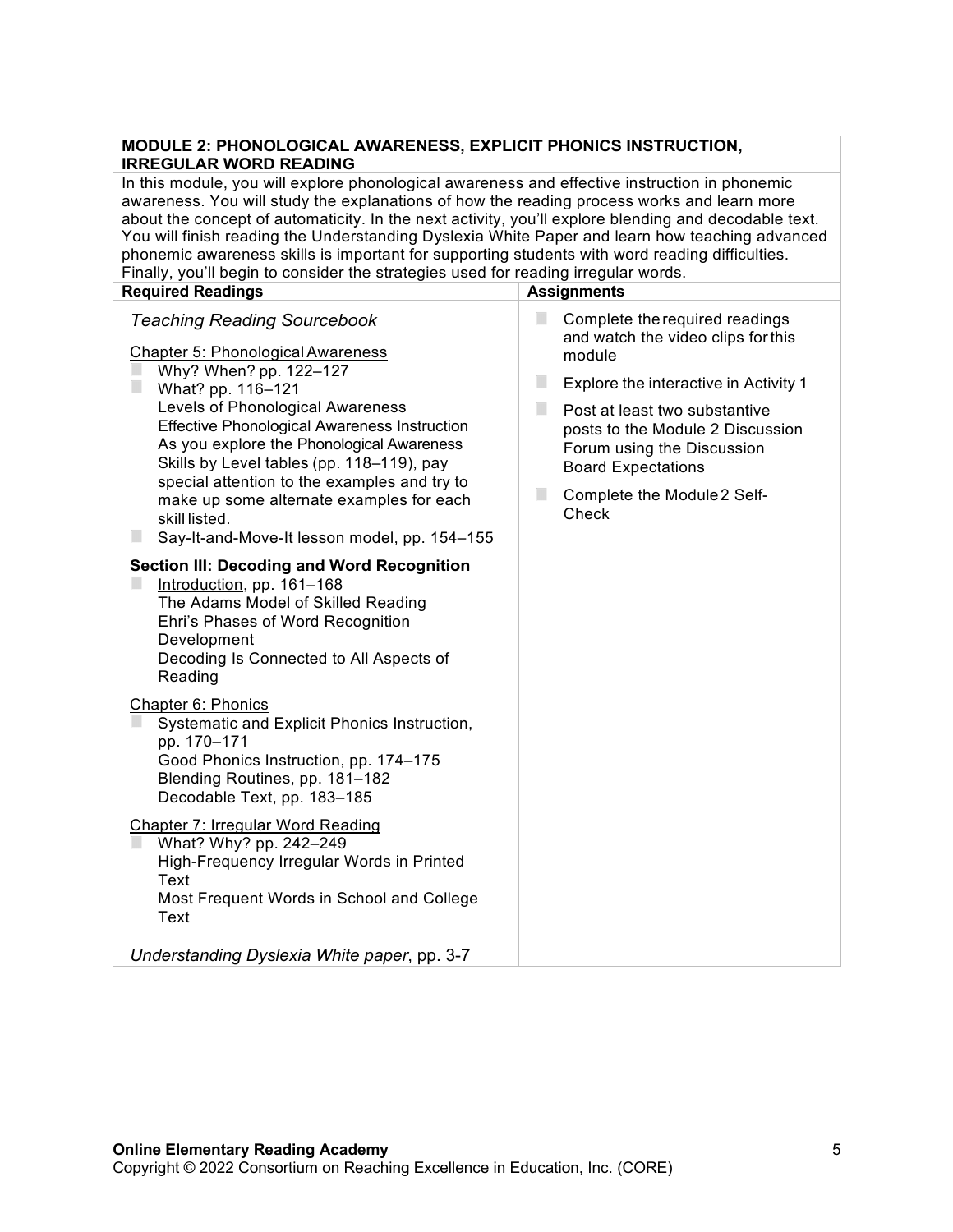# **MODULE 3: MULTISYLLABIC WORD READING AND FLUENCY**

In this module, you will explore multisyllabic word reading and fluency. You'll investigate strategies for teaching students to read multisyllabic words, study the elements of reading fluency, and learn why fluency is critical to student success in reading. You'll read about choosing the right text for students to develop fluency and complete a short application activity. You'll also explore fluencybuilding activities at the subword and word levels in addition to activities that build fluency with connected text, such as independent silent reading, assisted reading, and oral reading.

| connected text, such as independent silent reading, assisted reading, and oral reading.                                                                                                                                                                                                                                                                                                                          |                                                                                                                            |  |  |  |
|------------------------------------------------------------------------------------------------------------------------------------------------------------------------------------------------------------------------------------------------------------------------------------------------------------------------------------------------------------------------------------------------------------------|----------------------------------------------------------------------------------------------------------------------------|--|--|--|
| <b>Required Readings</b>                                                                                                                                                                                                                                                                                                                                                                                         | <b>Assignments</b>                                                                                                         |  |  |  |
| <b>Teaching Reading Sourcebook</b><br><b>Chapter 8: Multisyllabic Word Reading</b><br>What? pp. 260-267<br>Syllabication<br>Syllable Types and Division Principles<br>Affixes as Syllables                                                                                                                                                                                                                       | F.<br>Complete the required readings<br>and watch the video clips for this<br>module                                       |  |  |  |
|                                                                                                                                                                                                                                                                                                                                                                                                                  | $\Box$<br>Complete the Connect to Theory<br>activity on p. 369 of the<br>Sourcebook                                        |  |  |  |
| <b>Flexible Syllabication</b><br><b>Section IV: Reading Fluency</b>                                                                                                                                                                                                                                                                                                                                              | ш<br>Explore the interactives in<br>Activities 1 and 4                                                                     |  |  |  |
| <b>Chapter 9: Fluency Assessment</b><br>What? When? Why? pp. 328-339<br>Assessment of ORF: Rate and Accuracy<br><b>ORF Performance Expectations</b>                                                                                                                                                                                                                                                              | ٠<br>Post at least two substantive posts<br>to the Module 3 Discussion Forum<br>using the Discussion Board<br>Expectations |  |  |  |
| <b>Oral Reading Fluency Norms</b><br>ORF CBM and Upper-Grade Students<br><b>Assessment of Prosodic Reading</b><br><b>Prosody Assessment Rating Scale</b><br>Diagnosis of Dysfluent Reading<br>п<br>Assessment of ORF Rate and Accuracy<br>lesson model, pp. 340-348<br>ш<br>Digital Graphing of ORF Scores lesson model,<br>pp. 349-354<br>$\Box$<br>Assessment of Prosodic Reading lesson<br>model, pp. 355-358 | ш<br>Complete the Module 3 Self-<br>Check                                                                                  |  |  |  |
| <b>Chapter 10: Fluency Instruction</b><br>What? pp. 360-365<br>Independent Silent Reading<br><b>Assisted Reading</b><br><b>Repeated Oral Reading</b><br>H.<br>Choosing the Right Text pp. 367-369                                                                                                                                                                                                                |                                                                                                                            |  |  |  |
| <b>Readings from Research</b><br><b>Improving Reading Outcomes for Students</b><br>with or at Risk for Reading Disabilities (2014)<br>by Carol M. Connor et al.<br>"Fluency Interventions May Increase Fluency<br>and Comprehension," pp. 32-34                                                                                                                                                                  |                                                                                                                            |  |  |  |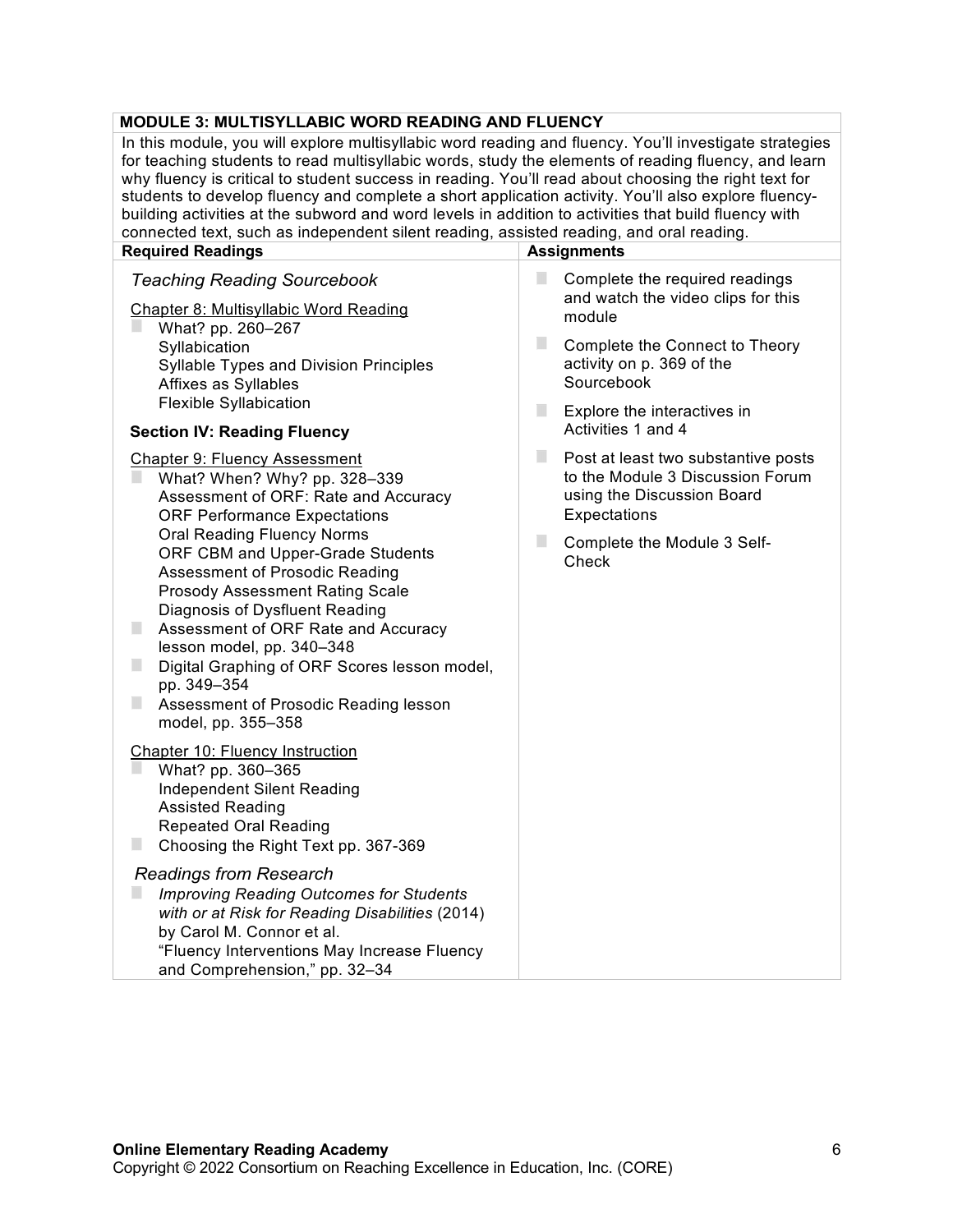# **MODULE 4: VOCABULARY**

| In this module, you will explore specific word instruction, word-learning strategies, and word<br>consciousness. You will review the forms of vocabulary, the links between vocabulary and<br>comprehension, and the components of vocabulary instruction, including instruction for<br>English-language learners. Finally, you will investigate context clues and lesson models for<br>specific word instruction, word-learning strategies, and word consciousness. |                                                                                                                                                                       |  |  |
|----------------------------------------------------------------------------------------------------------------------------------------------------------------------------------------------------------------------------------------------------------------------------------------------------------------------------------------------------------------------------------------------------------------------------------------------------------------------|-----------------------------------------------------------------------------------------------------------------------------------------------------------------------|--|--|
| <b>Required Readings</b>                                                                                                                                                                                                                                                                                                                                                                                                                                             | <b>Assignments</b>                                                                                                                                                    |  |  |
| <b>Teaching Reading Sourcebook</b>                                                                                                                                                                                                                                                                                                                                                                                                                                   | п<br>Complete the required readings<br>and watch the video clips for this                                                                                             |  |  |
| <b>Section V: Vocabulary</b>                                                                                                                                                                                                                                                                                                                                                                                                                                         | module                                                                                                                                                                |  |  |
| Introduction, pp. 407-418<br>Forms of Vocabulary<br>Extent of Word Knowledge                                                                                                                                                                                                                                                                                                                                                                                         | ٠<br>Explore the interactives in Activities<br>$3$ and $4$                                                                                                            |  |  |
| <b>Vocabulary Size</b><br>The Vocabulary Gap                                                                                                                                                                                                                                                                                                                                                                                                                         | п<br>Interact with the Now Comment<br>activity in Activity 3                                                                                                          |  |  |
| Links Between Vocabulary and Comprehension<br><b>Components of Vocabulary Instruction</b><br>Instruction for English-Language Learners                                                                                                                                                                                                                                                                                                                               | п<br>Complete The Three-Tier System<br><b>Guidelines Worksheet</b>                                                                                                    |  |  |
| (ELLs)<br>Chapter 11: Specific Word Instruction                                                                                                                                                                                                                                                                                                                                                                                                                      | П<br><b>Complete The Vocabulary Strategy</b><br>Worksheet                                                                                                             |  |  |
| What? Why? When? pp. 420-431<br>Selecting Words to Teach<br>The Three-Tier System<br>Sequence of Word Acquisition<br>Connect to Theory: "Marine Mammals"<br><b>Rich and Robust Instruction</b><br>Text Talk lesson model, pp. 436-442<br>$\Box$<br>Meaning Vocabulary lesson model, pp. 443-452<br>$\Box$<br>Word Map lesson model, pp. 481-483<br>E<br>Method for Independently Read Text lesson<br>model, pp. 453-461                                              | п<br>Post at least two substantive<br>posts to the Module 4 Discussion<br>Forum using the Discussion<br><b>Board Expectations</b><br>ш<br>Complete the Module 4 Self- |  |  |
|                                                                                                                                                                                                                                                                                                                                                                                                                                                                      | Check                                                                                                                                                                 |  |  |
| Chapter 12: Word-Learning Strategies<br>What? Why? pp. 488-503<br>Dictionary Use<br><b>Morphemic Analysis</b><br><b>Cognate Awareness</b><br><b>Contextual Analysis</b><br><b>Combined Morphemic and Contextual Analysis</b>                                                                                                                                                                                                                                         |                                                                                                                                                                       |  |  |
| Practicing the Vocabulary Strategy lesson<br>model, pp. 562-568                                                                                                                                                                                                                                                                                                                                                                                                      |                                                                                                                                                                       |  |  |
| <b>Chapter 13: Word Consciousness</b><br>What? pp. 570-577<br><b>Adept Diction</b><br><b>Word Play</b><br>Word Histories and Origins<br>Animal Idioms lesson model, pp. 580-583<br>Antonym Scales lesson model, pp. 588-591<br>Poetry as Word Play lesson model, pp. 598-600                                                                                                                                                                                         |                                                                                                                                                                       |  |  |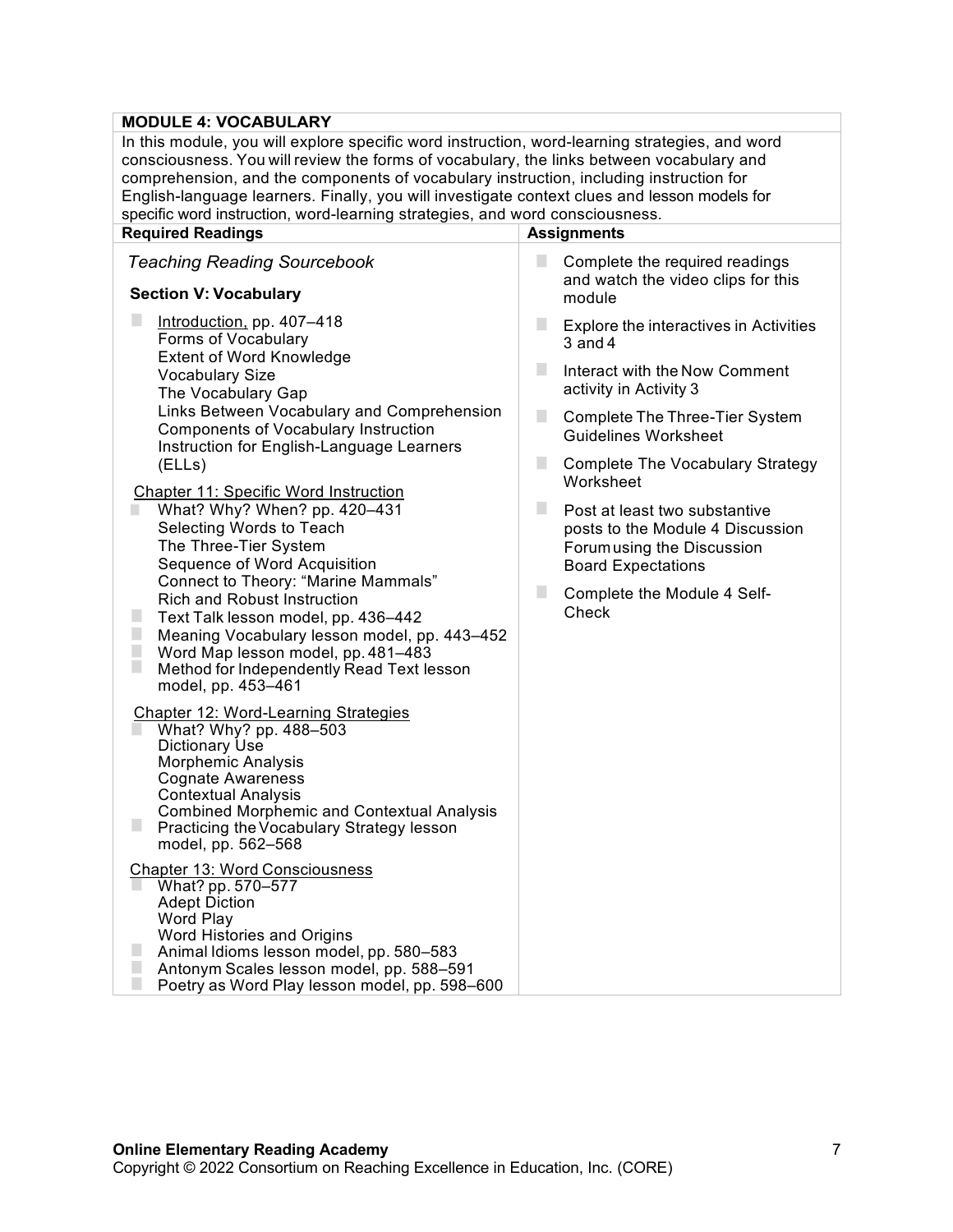#### **MODULE 5: COMPREHENSION**

The ultimate goal of all reading instruction is for students to comprehend diverse texts. Teaching students strategies to gain meaning from text, alongside their decoding, fluency, and vocabulary skills, will enable them to be more successful at reading complex texts. In this module, you will explore strategies for literary and informational reading. You will examine the three key elements of comprehension: reader, text, and context for reading. You will focus on literary text structure and the application of comprehension strategies to literary text.

| <b>Required Readings</b>                                                                                                                                                                                                                                                                                                                                                                                                                                                                                                                                                                                                                                                                                                                                                             | <b>Assignments</b>                                                                                                                                                                                                       |
|--------------------------------------------------------------------------------------------------------------------------------------------------------------------------------------------------------------------------------------------------------------------------------------------------------------------------------------------------------------------------------------------------------------------------------------------------------------------------------------------------------------------------------------------------------------------------------------------------------------------------------------------------------------------------------------------------------------------------------------------------------------------------------------|--------------------------------------------------------------------------------------------------------------------------------------------------------------------------------------------------------------------------|
| <b>Teaching Reading Sourcebook</b><br><b>Section VI: Comprehension</b>                                                                                                                                                                                                                                                                                                                                                                                                                                                                                                                                                                                                                                                                                                               | ш<br>Complete the required readings<br>and watch the video clips for this<br>module                                                                                                                                      |
| Introduction, pp. 609-613, 631<br><b>Fundamentals of Comprehension</b><br>• The Reader<br>• The Text:<br>Common Core State Standard's Model for<br><b>Measuring Text Complexity</b><br>Qualitative Measures of Text Complexity<br>• The Activity and Related Tasks<br>• The Context<br>What Good Readers Do<br>ш<br>$\Box$<br>Instruction for English-Language Learners<br>(ELLs)<br>Chapter 14: Literary Text<br>What? pp. 634-643<br><b>Story Structure</b><br><b>Strategy Application</b><br>Reader Response<br>Story Structure lesson model, pp. 651-658<br><b>Readings from Research</b><br>"Cutting to the Common Core: Analyzing<br>Informational Text" (2017) by Kate Kinsella.<br><b>Teaching Reading Sourcebook</b><br>Chapter 15: Informational Text<br>What? pp. 682-697 | п<br>Explore the interactive in Activity 2<br>ш<br>Post at least two substantive<br>posts to the Module 5 Discussion<br>Forum using the Discussion<br><b>Board Expectations</b><br>ш<br>Complete the Module 5 Self-Check |
| <b>Informational Text Structure</b><br><b>Considerate Texts</b><br><b>Strategy Application</b><br><b>Reader Response</b><br>Motivation and Engagement with Reading<br><b>Web-Based Text</b><br>QAR (Question-Answer Relationships) lesson                                                                                                                                                                                                                                                                                                                                                                                                                                                                                                                                            |                                                                                                                                                                                                                          |
| model, pp. 702-71                                                                                                                                                                                                                                                                                                                                                                                                                                                                                                                                                                                                                                                                                                                                                                    |                                                                                                                                                                                                                          |